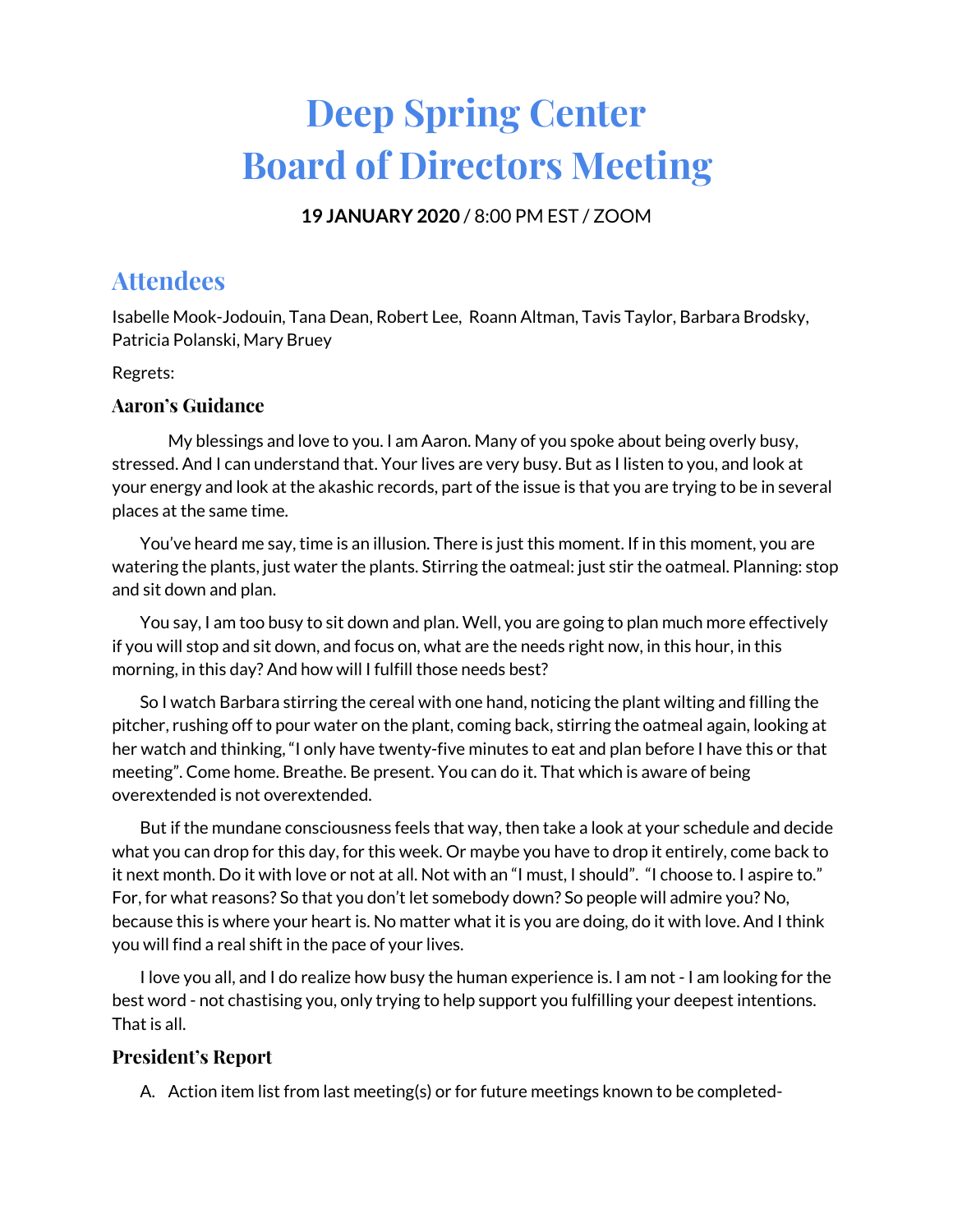- 1. Aaron asked the Board members to do positive manifestation visualization exercise on a daily basis.
- 2. Each Board member to write up a short bio of themselves and send to Tana to put on the Board members section of the website. (received from Mary, Pat, Tavis, Isabelle)
- 3. Tana to ensure bylaws are linked on the website, and a hard copy in the file.
- 4. Desja to interview Barbara for Wikipedia article.
	- a. Desja to get photos from Barbara and send text and photos to Roann by March 1 for review.
- 5. Bob and Anne to create a 6-month budget for January to June, 2020
- 6. Tavis to collect information on cost of recording audio books as one of the projects
- 7. Tana to conduct Zoom instruction with Desja and Mary for editing videos from retreats and pulling out segments for posting on YouTube.
- 8. Anne and Tana looking at cost versus impact of fundraising.
	- a. Tana to connect with Anne to discuss
- 9. Anne to write jotform request for fundraising team volunteers.
- 10. Tana to get marketing for Steiner 2020 out early in 2020.
- 11. Pat to work with Colette on catchy newsletter subject lines.
- 12. Roann to review Desja's writing of Barbara's info be put on Wikipedia.
- B. Audiobooks project still being addressed by Mary and Tavis. Large donation earmarked to publishing and Audible projects. Barbara to connect with someone she knows who could potentially translate into Spanish. Tavis to connect with Henry re: timelines for Kindle publishing. Tavis will resume research for professional narrators. Tavis taking books to Brazil to ask Daniel to translate to Portuguese. Barbara to bring Human to Brazil to give to Daniel to translate. Need to check into copyright for German version of Cosmic Healing.
- C. Room for two more board members, 9 max including Barbara (non-voting)

Ann resigned recently, so need a new treasurer.

- D. Volunteer student from the UM School of Information did not materialize, will need to wait until next quarter to see if a student is interested. Next application round in spring.
- E. Another UM department can assist with website/video editing
- F. Board accepted outline format of Refund Policy

Tana to put on website and in retreat and workshop materials.

- G. Who are we? List skills and interests for Board only, post on Google drive.
- H. List of volunteers on Drive, and a volunteer leader to keep track and send requests to Tana to send out.
- I. Approved new vision and mission statement, Tana to put on site:

## **Vision**

To co-create with all sentient beings a loving world awakened to higher consciousness, while taking comfort that this is already so.

#### **Mission**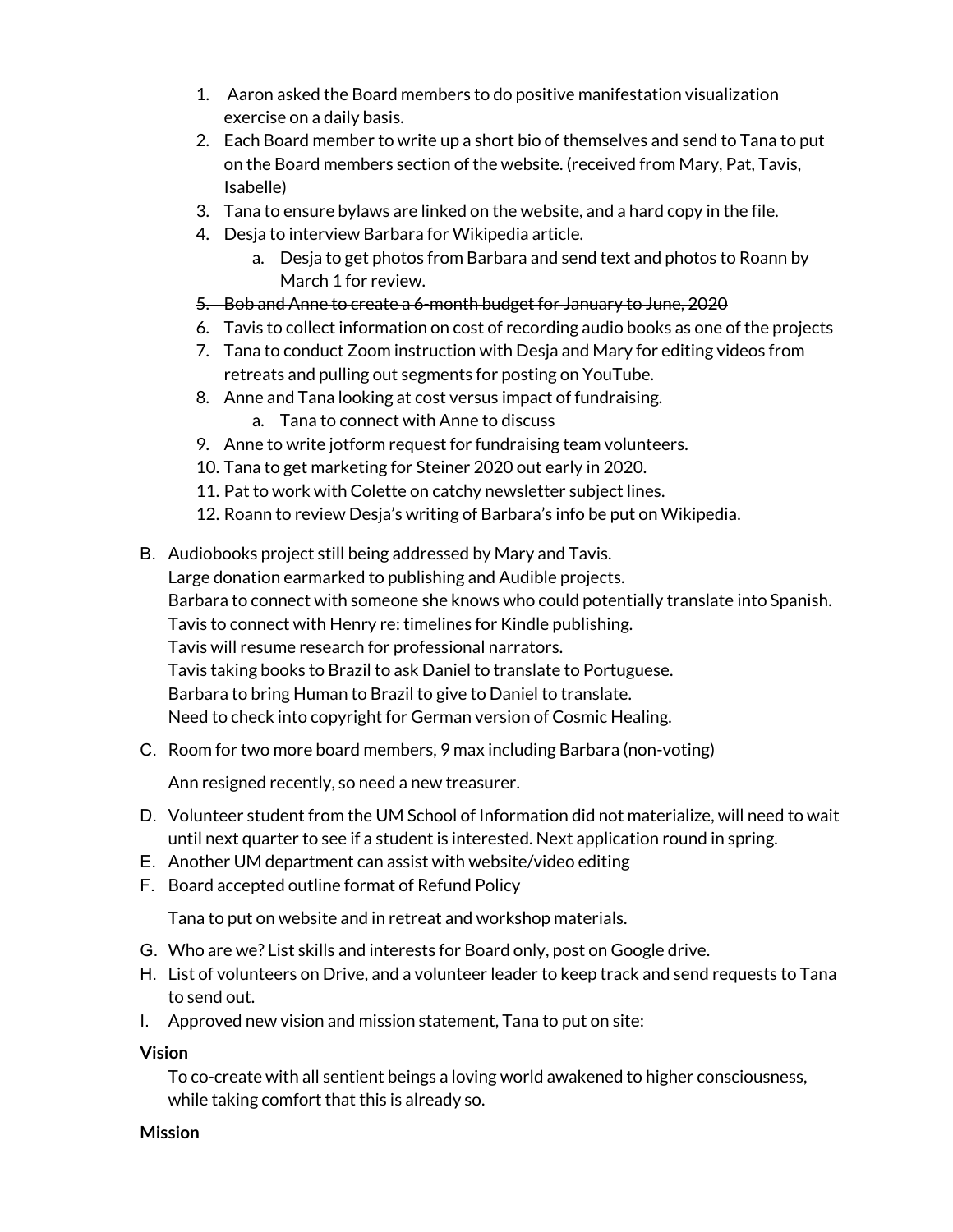Guided by wisdom teachings from multiple traditions during courses, retreats, and private sessions, our loving community commits to spiritual practices of living with increasing wisdom, compassion, and an open heart.

## **Teams**

#### **Current Financial Update**

- 1. \$5,000 CD set aside for Tana's severance if needed
- 2. January 17, 2020 bank account balance is steady.
- 3. 2019 was break even year, stable for now.
- 4. 2020 6-month budget drafted

Will need more funding to replace DP revenue when class ends in June.

5. Fundraising

Need a fundraising team to meet in March 2020: President, treasurer, Tana and one other member.

Board members to forward any names of suitable sangha members to Bob Tana to send out email asking for volunteers

Pat developed thank you letter template

#### **Remembering Wholeness**

Stable attendee numbers.

2 sessions scheduled over next 6 months.

Bob or Tana will post notice of cancellations on dates that were previously announced in Crazy Wisdom.

#### **Retreats**

**Steiner 2020:** Dan Muir teaching, Bob Lee manager

**Oakwood 2020:** October 3-11, 2020, needs manager

Tana to prepare request to send to previous Oakwood retreat attendees and send to Mary for review

Mary will be resource contact for this manager(s)

Members: Ruth Essig and Collette Simone

## **Curriculum Team - Mary/Aaron/Tana**

A/V team pulling out portions of previous workshops to be used for shorter videos

**2-year Dharma Path:** 2 yr Dharma class full.

**Spring Intensive Dharma Path:** June 12 - 20, 2020.

**Awakened Heart Class:** Awakened Heart class up and running, Tana to send email invite to class participants for Steiner 2020.

Will need to think about fall curriculum.

#### **Bylaws**

All done.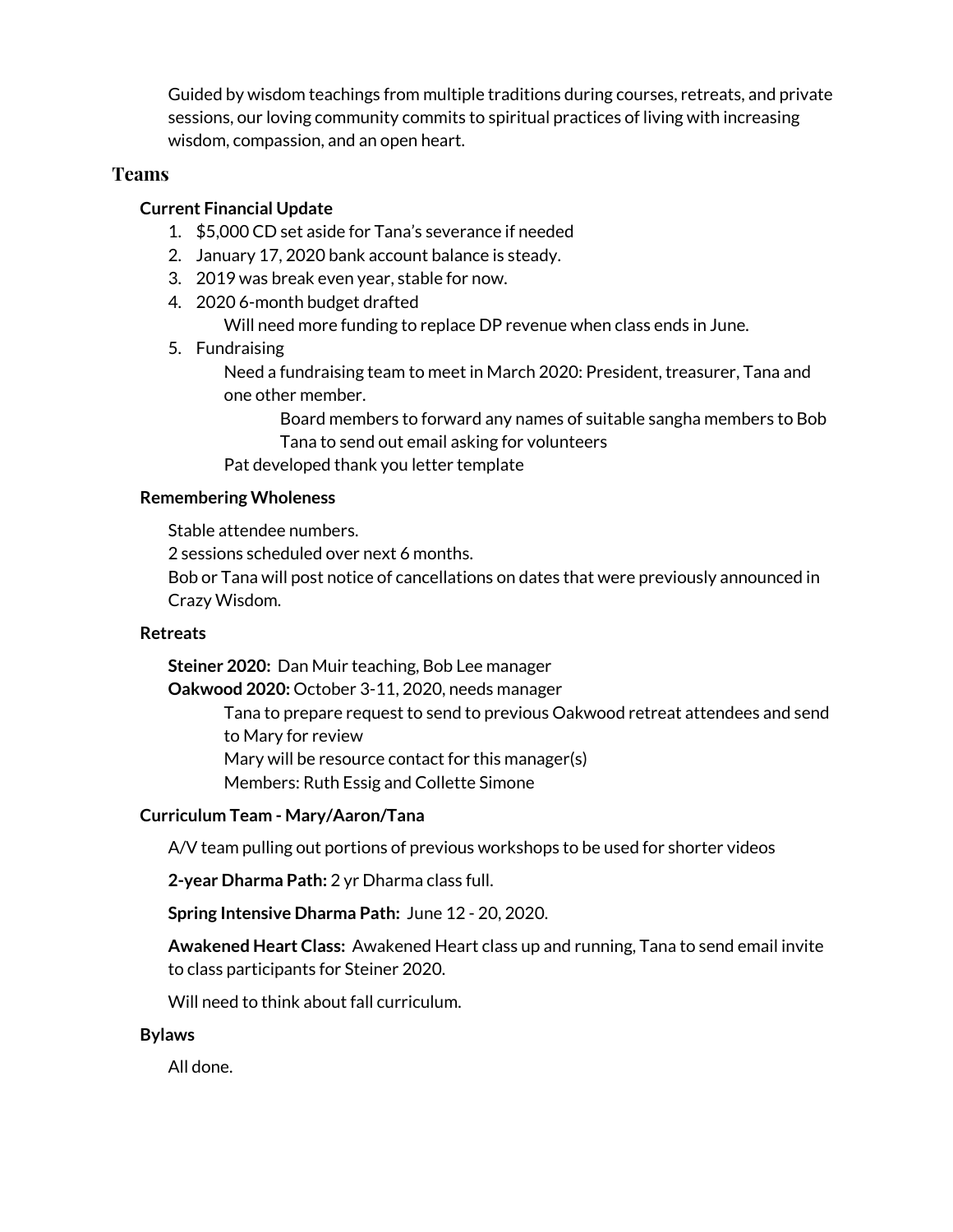## **Technology**

1. Back up buddy used to create backup of DSC content; saved to Google Drive and physical hard drive.

Tana to buy EMP bags and store local hard drive in fireproof box. Will need to determine logistics to access physical hardware if Tana not available. Isabelle to connect with Roger to determine safe electronic password retrieval for Board if Tana not available.

# 2. Web redesign

Tana to reach out to local WordPress designers and get quotes for design only. Roann to help with concepts.

Tana and Isabelle to implement.

## **Archives**

Getting files ready to be moved in 2020. UM student wasn't available this quarter.

Isabelle planning to create Wordpress archive site.

#### **Marketing**

**Blog:** Blog posting to start asap

Old content to be moved off: transcripts to Archives site, and books to their own pages. Tana to move books to their own pages.

**Quarterly newsletter:** Pat to determine when next issue will come out.

## **Manager's Report**

See detailed report Social media continues to increase contacts

## **Barbara**

Barbara to determine which son will take over DSC property in the event of DSC dissolution.

New classes fall 2020: Barbara to ask Dharma Path class students what they would like to see for classes in fall

Tana needs new class content description by April.

# **Action Items**

- 1. Tana to confirm that bylaws are on website.
- 2. Tavis to collect information on cost of recording audio books
- 3. Tana to connect with Anne to discuss versus impact of fundraising.
- 4. Pat to work with Colette on catchy newsletter subject lines.
- 5. Roann to review Desja's writing of Barbara's info be put on Wikipedia.
- 6. Barbara to connect with someone she knows who could potentially translate.
- 7. Tavis to connect with Henry re: timelines for Kindle publishing
- 8. Tavis to research professional narrators.
- 9. Barbara to bring Human to Brazil to give to Daniel to translate.
- 10. Tana to put outline format Refund Policy on website, and in all retreats and workshop materials.